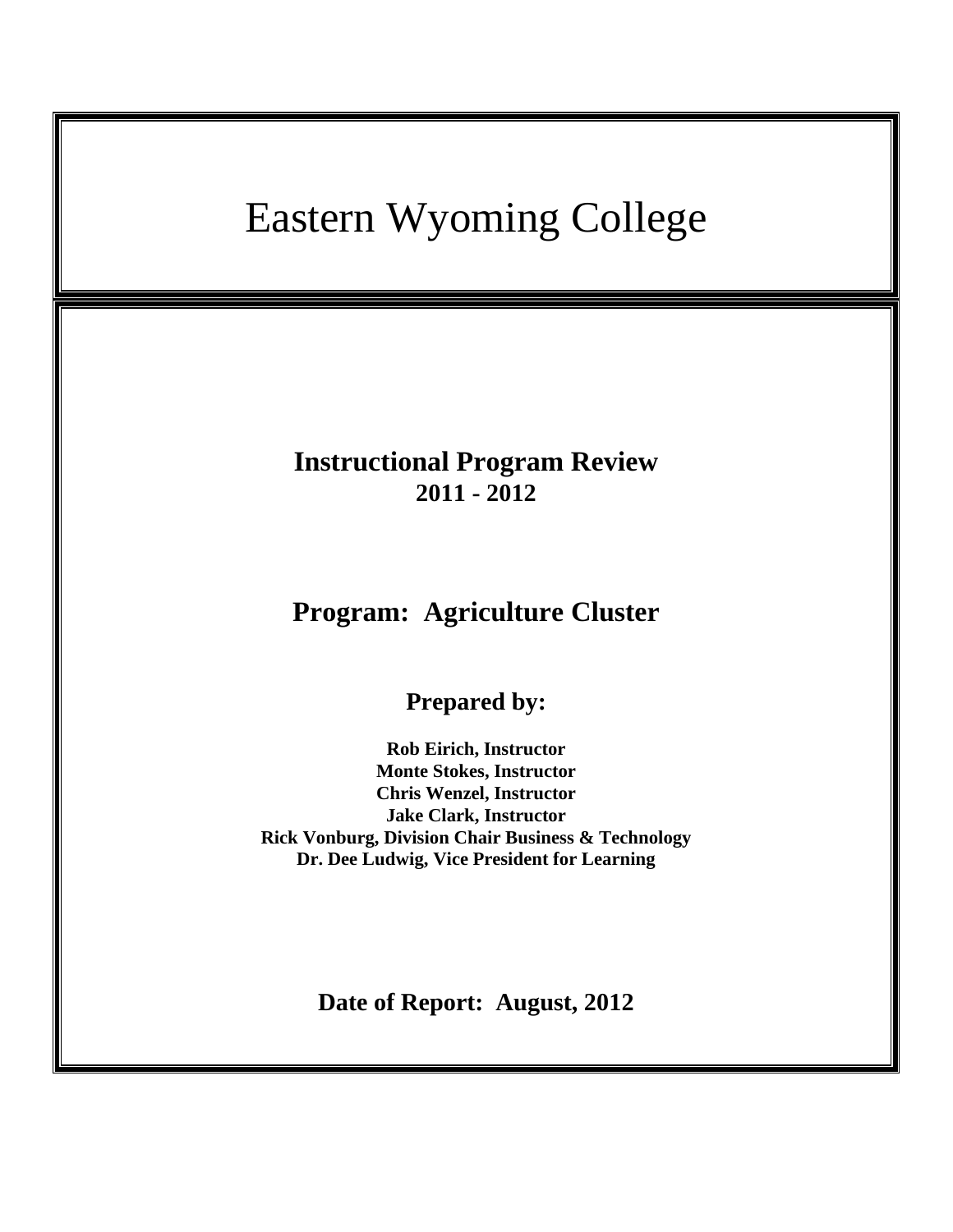# **EASTERN WYOMING COLLEGE Instructional Program Review**

**Program Name**: Agriculture Cluster

## **Part I: Statistical Data from the past three years:**

|                                  | 2008-2009 | 2009-2010 | 2010-2011 | 5-Year<br>Average |
|----------------------------------|-----------|-----------|-----------|-------------------|
| <b>Annualized FTE Enrollment</b> | 50.8      | 45.3      | 40.2      | 43.7              |
| <b>Annualized FTE Faculty</b>    | 4.7       | 3.8       | 3.4       | 3.5               |
| # Students                       | 63        | 67        | 56        | 59                |
| # Graduated                      | 10        | 13        |           |                   |

 $\text{FTE} = \text{Full-time equivalent}$  Notes:

Modes of Delivery:<br> $\boxed{\text{X}}$  online

 $compressed video$   $X | X$  face-to-face

# **Advisory Committee Members and Title or Role:**

| Greg Asa                | Local Ag producer                                   |
|-------------------------|-----------------------------------------------------|
| <b>Jason Groene</b>     | Torrington High School Ag teacher/FFA Advisor       |
| Kelly Groene            | Adjunct EWC Ag instructor                           |
| <b>Heather Haas</b>     | Local Ag producer                                   |
| Dave Hansen             | Bank Ag loan officer                                |
| Doug Hubbard            | Ag producer                                         |
| <b>Lowell Kautz</b>     | Ag producer                                         |
| <b>Brett Miller</b>     | Ag producer                                         |
| <b>Christine Miller</b> | Ag producer                                         |
| Ron Miller              | Ag equipment dealer                                 |
| <b>Matt Moore</b>       | Cattle buyer                                        |
| <b>Brent Mullock</b>    | Bank Ag loan officer                                |
| <b>Ross Newman</b>      | Ag producer and County Commissioner                 |
| Lisa Ochsner            | Ag producer                                         |
| Bob Pedulla             | Scottsbluff, NE, High School Ag teacher/FFA Advisor |
| Clay Peterson           | Ag producer                                         |
| <b>Wells Raben</b>      | Ag producer                                         |
| Dixie Roth              | Ag producer                                         |
| Jay Teichert            | Ag salesman                                         |

## **Community Partners or Internships:**

The Eastern Wyoming College Agriculture Program collaborates and has developed working relationships with numerous producers, businesses, and institutions throughout our region. Local agriculture business and financial institutions continuously assist in helping students gain handson experience. The Agriculture Education program has also developed a relationship with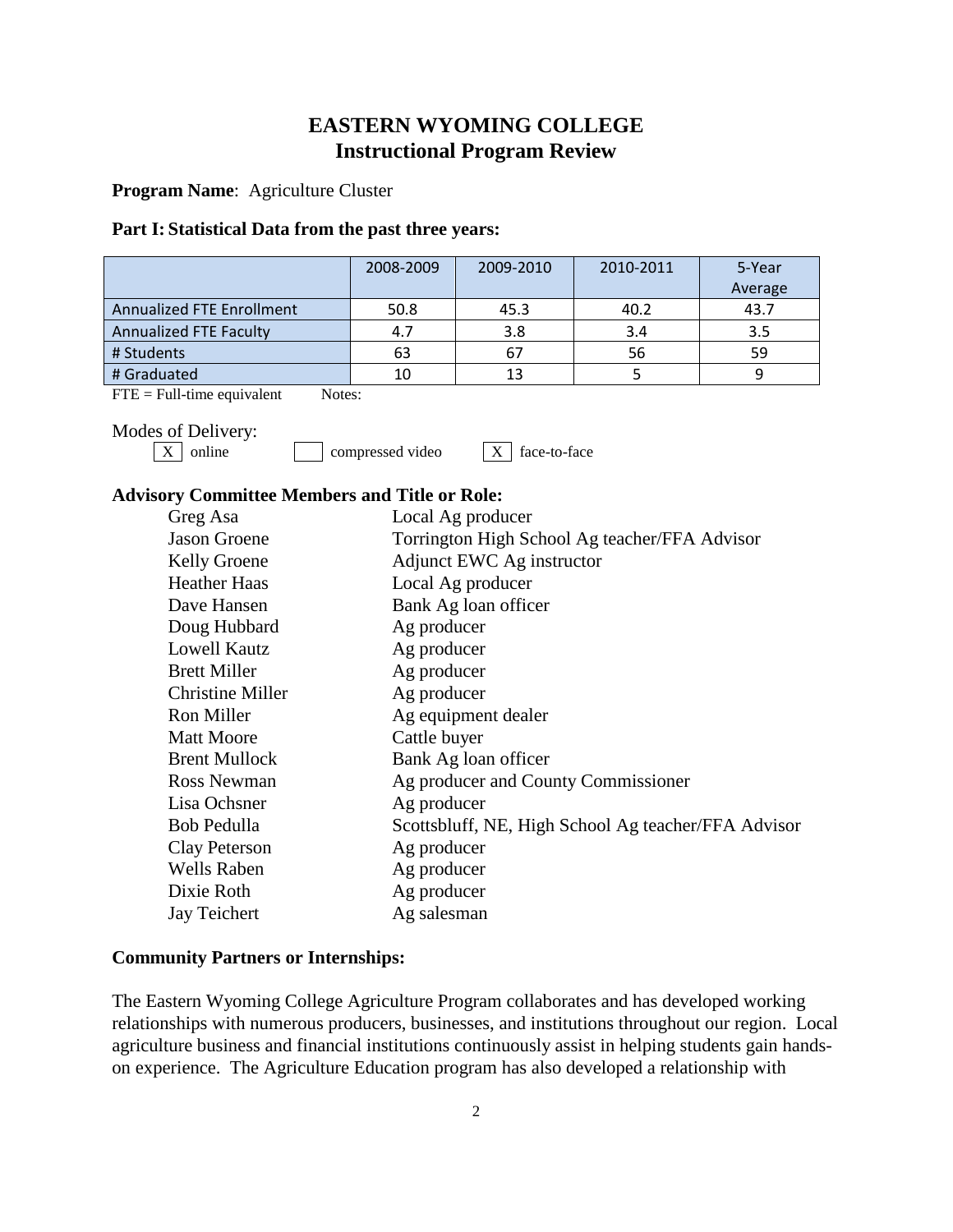Goshen County Schools for classroom observation and practicum. The following is a list of some of those partnership and/or internship locations:

| University of Wyoming Extension                                             | Horizon West, Inc.        |  |
|-----------------------------------------------------------------------------|---------------------------|--|
| <b>Cheery Creek Angus</b>                                                   | <b>Lippencott Feeding</b> |  |
| <b>M Lazy Heart Ranch</b>                                                   | Jeff Chapman Family       |  |
| Scott & Teresa Forrest                                                      | Al & Kay McKee            |  |
| <b>McAllister Irrigation</b>                                                | <b>Hubbard Farms</b>      |  |
| Ken & Heather Haas                                                          | Z & W Mill                |  |
| Wilson Ranch                                                                | <b>Arrow Crown Angus</b>  |  |
| Jami Huckfeldt                                                              | <b>Cullen Ranch</b>       |  |
| Cache Creek Cattle Company                                                  | Dennis & Judi Fogle       |  |
| Jon Albro, Ridly (Hubbard Feeds)                                            | Matt Moore, Cargill       |  |
| Wyoming Vocational Agricultural Teachers Association<br>Wyoming Farm Bureau |                           |  |
|                                                                             |                           |  |

# **Revisions in Curriculum Since Last Review:**

There have been major revisions in curriculum since the last program review. The first change was the creation of a one-year certificate in Beef Production. Of all of the one-year certificate possibilities, this seemed the most logical to begin with given our faculty and current resources. With the retirement of a long-time Ag faculty member, the college administration undertook a huge community assessment of the Agriculture program. This consisted of a number of small focus groups that answered questions and made recommendations about the program. The results of the surveys and group discussions were compiled into a multi-page document that was addressed the following year by bi-monthly meetings of the Ag faculty members. As a result of this input there was a major revision in the Agriculture curriculum. Rather than having several separate transfer A.S. majors, we combined all Ag related majors into one umbrella called an Associate of Science degree in Agri Business and Sciences. Within this major students have four options that will determine the approved electives that students will take: General Agriculture, Agricultural Business, Agroecology/Agronomy, and Animal Science.

## **Part II Narrative Analysis**

#### **Description of Community Need**

The Eastern Wyoming College service area consists of the top agriculture production in the State of Wyoming, leading the state in almost every category of livestock and crop production. The agriculture sector in the United States has more job opportunities in production agriculture and agri-business than current agricultural graduates to fill these positions. Food production will need to double in the next 30 to 40 years to meet the food and fiber needs of a growing population that will reach 9 billion by 2050. Rural communities, farms, and ranches will be dependent on a workforce that will have skills in machinery maintenance, welding, crop production, range management, and livestock husbandry/production, plus life skills in communications, time management, decision-making, and leadership.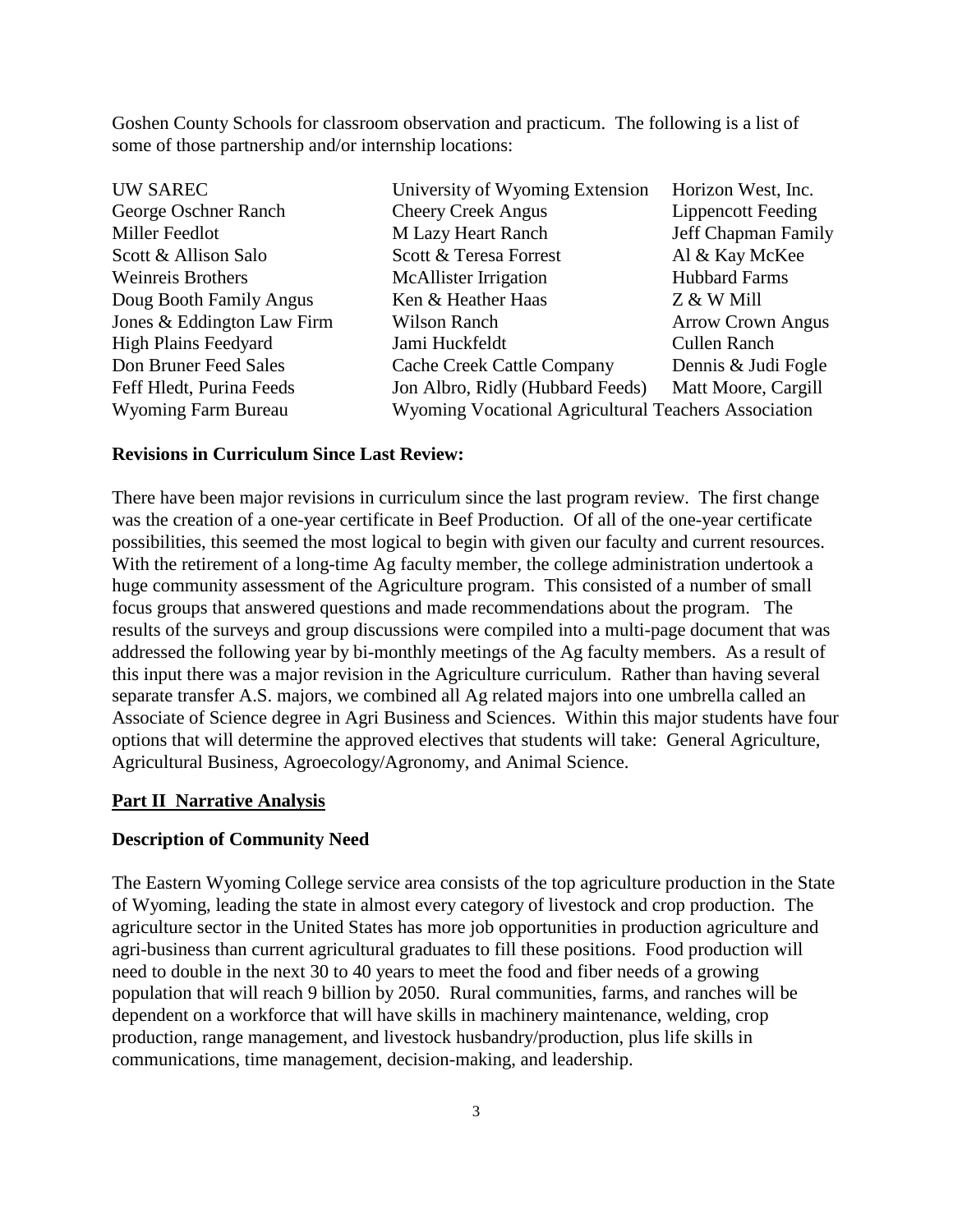| <b>United States</b>        | Employment |         | Percent | <b>Job Openings</b> |
|-----------------------------|------------|---------|---------|---------------------|
|                             | 2006       | 2016    | Change  |                     |
| <b>Agricultural Workers</b> | 409.590    | 433.890 | 5.9     | 24,300              |
| Wyoming                     | Employment |         | Percent | <b>Job Openings</b> |
|                             | 2006       | 2016    | Change  |                     |
| <b>Agricultural Workers</b> | 539        | 677     | 25.6    | 27                  |

# **Description of State and National Trends**

Other information or comments that would assist the Curriculum and Learning Council: Note: the data for the State Employment Trends and the National Employment Trends are not directly comparable. The projection period for state data is from 2004-2014, while the projection for national data is from 2006-2016. Job Opening refers to the average annual Job openings due to growth and net replacement. Further, it is impossible to list all of the various agricultural careers that students are entering either upon graduation from EWC or eventually upon graduation from a transfer institution. For example banking and finance, agri-business, or entrepreneurial ventures would all indicate higher than average annual wages. For purposes of this report, the general category of Agricultural Workers was used.

| Location             | Pay    | <b>Year or Period</b> |        |        |        |        |
|----------------------|--------|-----------------------|--------|--------|--------|--------|
|                      | Period | 10%                   | 25%    | Median | 75%    | 90%    |
| <b>United States</b> | Hourly | 8.23                  | 8.66   | 9.36   | 12.98  | 18.63  |
|                      | Yearly | 17.118                | 18,013 | 19.469 | 26,998 | 38,750 |
| Wyoming              | Hourly | NA                    | NA     | 15.03  | NA     | NA     |
|                      | Yearly | <b>NA</b>             | NA     | 31,262 | NA     | NA     |

State and National Wages (from 2004 through 2014)

Other information or comments that would assist the Commission: Information on this chart was from Wyoming Employment Projections [http://doe.state.wy.us/lmi/proj2005/long\\_occ2014.htm.](http://doe.state.wy.us/lmi/proj2005/long_occ2014.htm) Wage data are collected by each state through the Occupational Employment Statistics (OES) survey, conducted by the Bureau of Labor Statistics (BLS) at the U.S. Department of Labor. National wage estimates are developed by BLS. State and national occupation infomation is classified using the Standard Occupation Classification (SOC) system.

# **Activities in Support of Student Recruitment and Retention:**

Strong advising activities are provided by the Agricultural faculty. Students are placed in classes according to their ability and in line with Compass guidelines. The Block & Bridle organization provides extracurricular activities that tend to create cohorts of Ag students. In the area of recruiting, faculty members visit local High Schools, attend the state-wide High School Ag Teachers meetings, and contact potential students via mail and phone. The Ag faculty host the annual Ag/Rodeo awards banquet each year where top students and graduating students are recognized. Ag faculty also host an Ag Day where prospective students are invited on campus for information and tours, and then given free tickets to attend the EWC college rodeo. Ag faculty create activities during Technology Day to provide prospective students a hands-on exposure to areas that they will be studying when they attend college. The Livestock Judging coach and team members assist in area 4-H and FFA livestock judging contests by acting as reasons takers and official judges.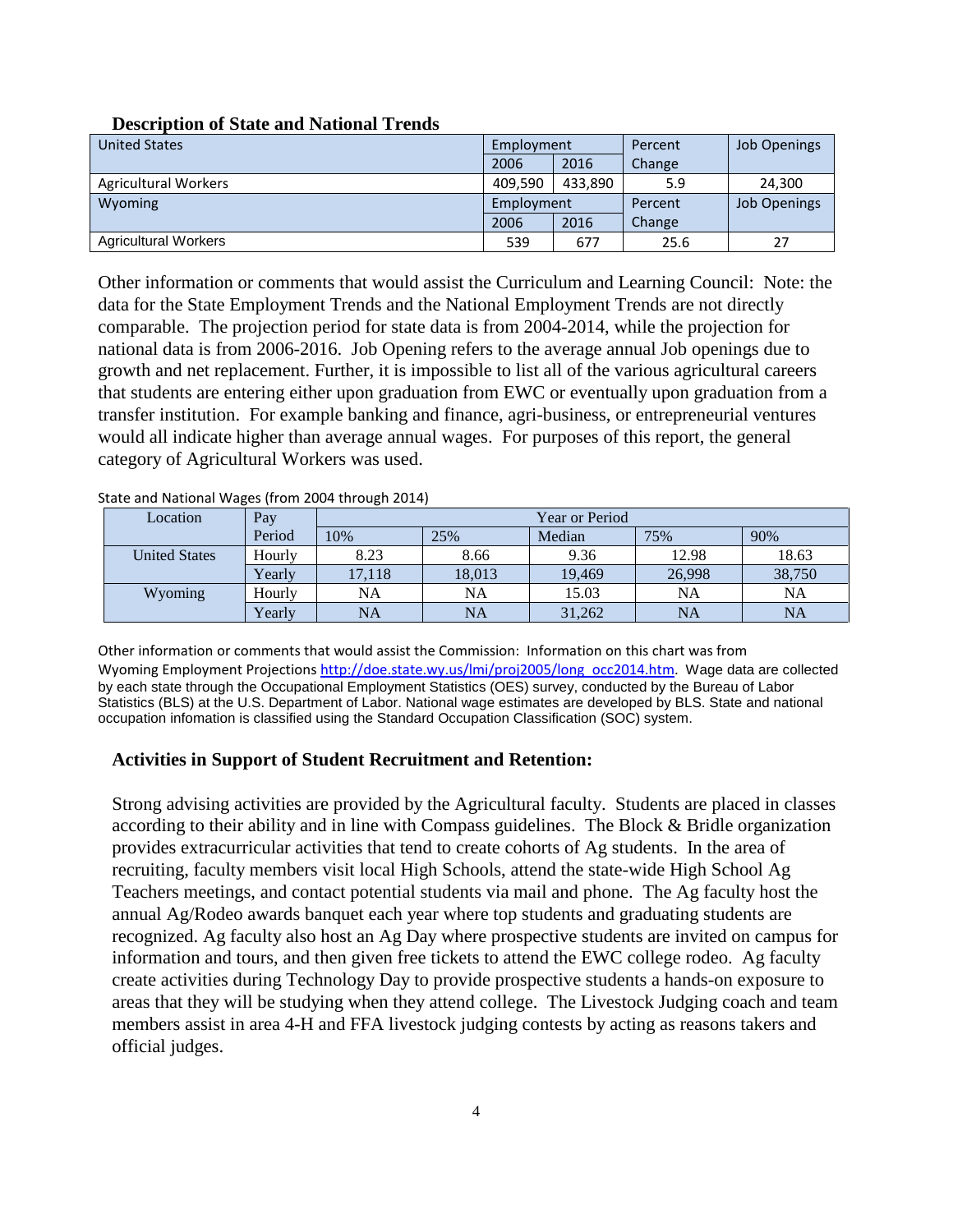#### **Assessment of Student Learning**

The Program assessment tool for AAS students is the capstone course where students develop a business plan utilizing the course material that they have covered during their program at EWC. These business plans display much thought, insight, and practical applications of the course material that the students have taken. The Program assessment tool for AS students is the capstone course where students develop an in-depth research paper in an area of the student's interest. The completed paper is also presented orally to the instructor and fellow class members. Students have exhibited excellent research and presentation skills in creating their research papers. Students were previously evaluated using the Perkins Post Secondary Evaluation Rubrics, but that assessment tool is no longer used in the program. The Beef Production Certificate program uses an exit interview conducted by members of the Ag faculty.

Several years ago we made substantial changes in the AAS Farm/Ranch program as per recommendation of the Advisory Committee by including more transfer level classes in the general education area. The result has been that fewer classes have been cancelled because of low enrollment and students have performed well in these classes. When students have decided to pursue a transfer program rather than an AAS program, we have found that they face fewer problems in the transition. Annually the University of Wyoming reports how EWC students that transferred there are performing. We routinely find that our transfers are doing as well as or better than other community college transfers and students that began their education at the University. We also have found that most students that have graduated from EWC in Agriculture areas have found jobs in or in similar areas where they wanted to work. In summarizing all of these assessment tools, we have found that students in general have been able to utilize their education to do well in our assessments and when they leave EWC, either to further their education or to go out into the job market.

## **Strengths of the Program and Faculty:**

Even though we do not currently have dedicated facilities for classes, instructors have been able to improvise and utilize local resources in order to provide students with hands-on lab experiences where students have the opportunity to apply the things discussed in class. Despite the lack of "showroom" facilities, a strong faculty and program have still proven a good draw to bring students to EWC. The program has an advisory committee that meets at least once a year to review curriculum and make suggestions about the programs. Our faculty members have strong backgrounds and, in some cases, faculty are currently involved in agriculture production and students benefit from this experience. Faculty work closely with students in order to ensure they receive the best quality education. We have low student to faculty ratios so that faculty get to know their students very well.

EWC has made progress in working with the University of Wyoming at the SAREC facility and will continue to develop relations to mutually benefit both institutions. Two meetings were held this past spring semester between UW department heads, UW instructors, and EWC administration and instructors. Exciting possibilities were discussed, and we will continue to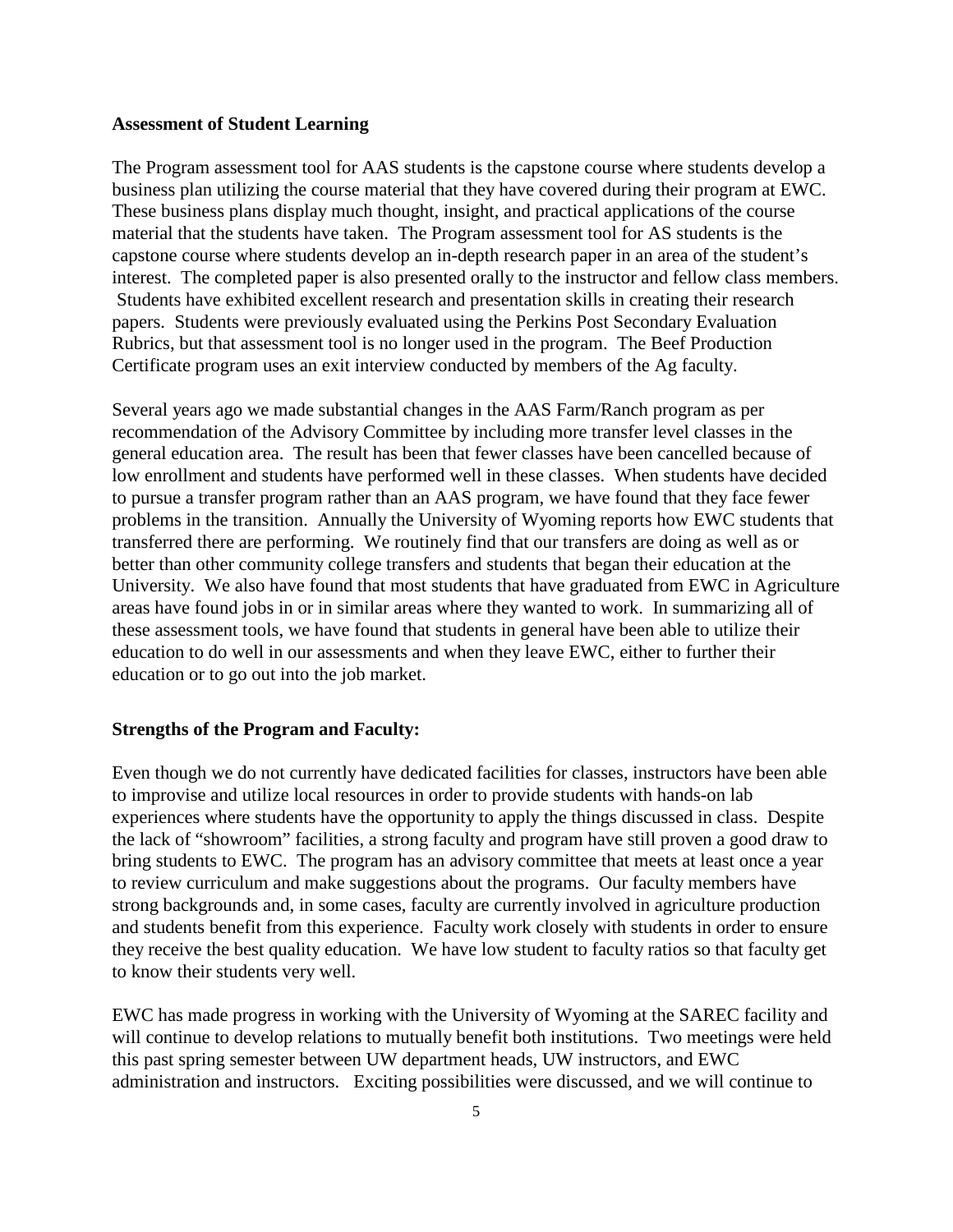work on these. We are in the process of beginning the construction of a Livestock barn and revamping some of our current facilities in order to overcome the lack of facilities. This year for the first time EWC actually had some of its own animals that could be used in livestock evaluation classes. During the community assessment team evaluations, the EWC Agriculture program in general received positive feedback and many ideas that we have begun incorporate into the program. Community support was very evident in the small community group meetings. Ag faculty have begun an effort to attend more Wyoming FFA functions and meetings, and this has already begun to bring results to the program. We now have a complete faculty with the hiring of a new Ag instructor and we are excited about what we can offer our students in the coming years. The "Sagebrush and Roses" dinner/dance that raises funds for our Ag and Livestock Judging programs continues to grow and has become one of the most outstanding and most anticipated community events that we have in Goshen County.

## **Part III Recommendations**

#### **Faculty Recommendations**

We have made some major changes in our Ag program as a result of community surveys and advisory committee input. It is imperative that we closely follow and assess what effect these changes are going to have on student learning, performance, and graduation rates. We have already noticed this year that there was a significant increase in the number of Ag related graduates. We will continue to explore educational approaches in the classroom that will improve student engagement and student learning. It is critical that we continue moving forward with the major facilities planned for the Ag program. As our facility program continues, we will need to step up our recruiting efforts and intensify our efforts to be more involved in Ag community activities. We also want to continue exploring additional program possibilities as our facilities materialize. An alumni list or contact program needs to be created and utilized for marketing purposes.

#### **Advisory Committee Recommendations**

For many years the Ag Advisory committee has recommended the construction of Ag facilities to support the program. They are very excited with the progress we have made so far and are in full support of moving on with the planned facilities. They have been supportive of the academic program changes that we have made and look forward to how these changes will impact the EWC program. They continue to recommend more involvement and contact with every possible Ag related activity in the community and state, especially 4-H and FFA youth activities.

# **Division Chair Recommendations**

There have been exciting changes taking place in the Ag area since the last program review. We have launched a successful Livestock Judging team that has done relatively well in regional and national contests and has provided participating students with competition skills and personal skills in evaluating and communicating that will enrich the rest of their lives. We have begun a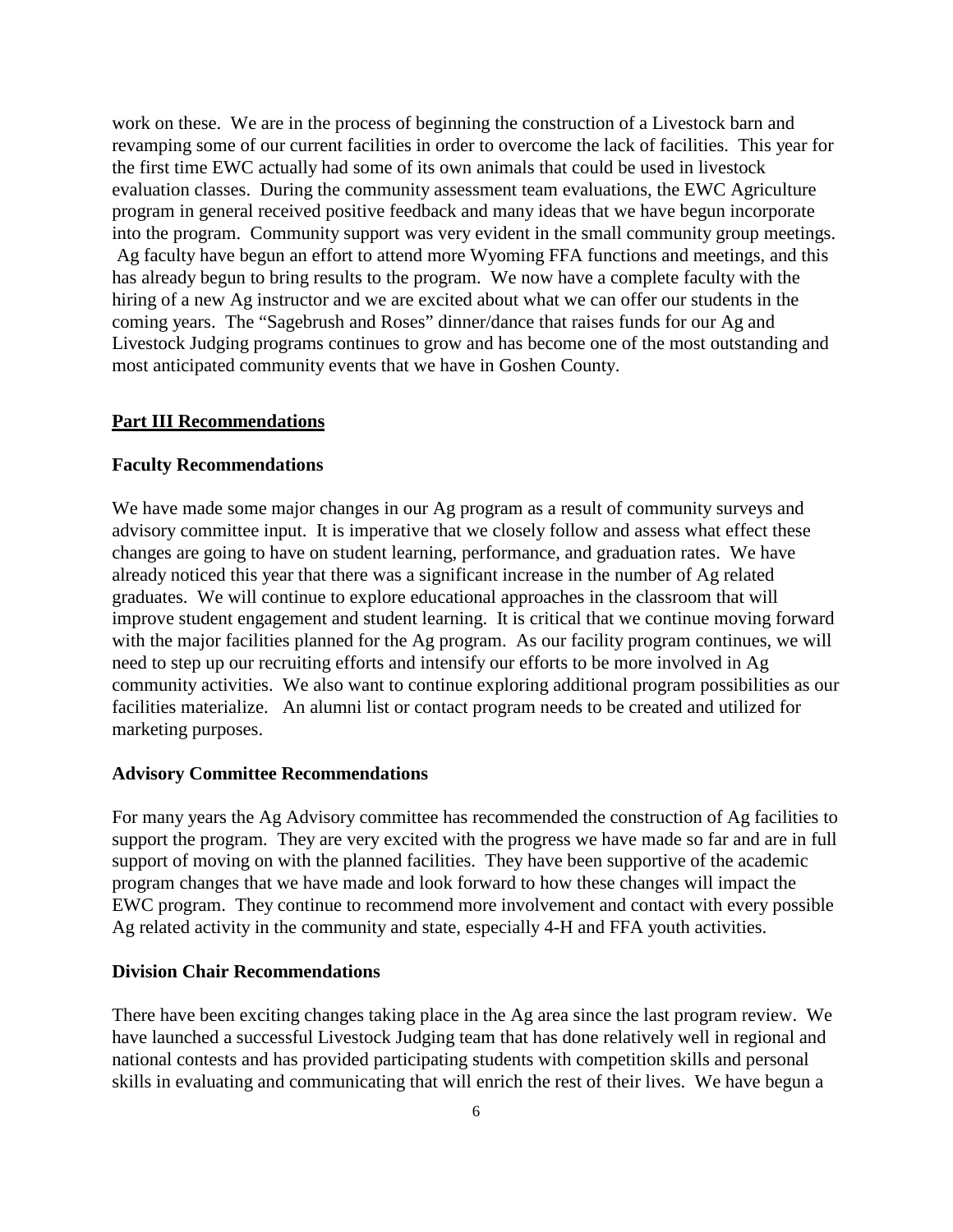facility program that will greatly enhance the program by providing more potential student learning experiences and more potential benefits to the community. We have hired a new faculty member that we feel will fit into our philosophy and will provide excellent student learning opportunities for years to come. We have strengthened our local ties with SAREC, the UW Extension service, and local producers. We have begun participating in more statewide meetings with FFA Ag instructors/advisors. These activities are bound to result in more recognition and more EWC student recruitment. Specific recommendations are as follows:

- o Continue the facility construction plans as quickly as finances will allow.
- o Continue close involvement with local Ag entities such as SAREC, Extension, and organizations.
- o Continue involvement with FFA and 4-H activities, state meetings, and contests.
- o Mentor the new Ag instructor so that she will be a productive part of the Ag faculty.
- o Continue the monthly meetings with Ag instructors so that planning, implementation, and creation of goals and objectives may continue.
- o Continue statewide articulation meetings with UW and Wyoming Community College instructors so that we can be aware of what is happening in other institutions.
- o Address the outcomes assessment process for any improvement and changes that might better reflect student learning and possibilities for more appropriate techniques.
- o Continue working closely with the Vet Tech faculty so that full use of resources can happen by using them in both programs.
- o Continue exploring other possible additions to the Ag program such as a working farm/ranch that could be utilized by EWC Ag students to better prepare them for the real world they will be facing when they leave EWC.
- o Continue the exploration of other certificate or degree programs that might be developed in the Ag area to meet the demands of the working world.

# **Vice President's Recommendations**

The agricultural programs have seen exciting and needed programmatic changes in the last two years. These changes were based upon focus group input, research from the faculty members, and advisory council ideas. In addition, I've observed a synergistic effect as the conversation and